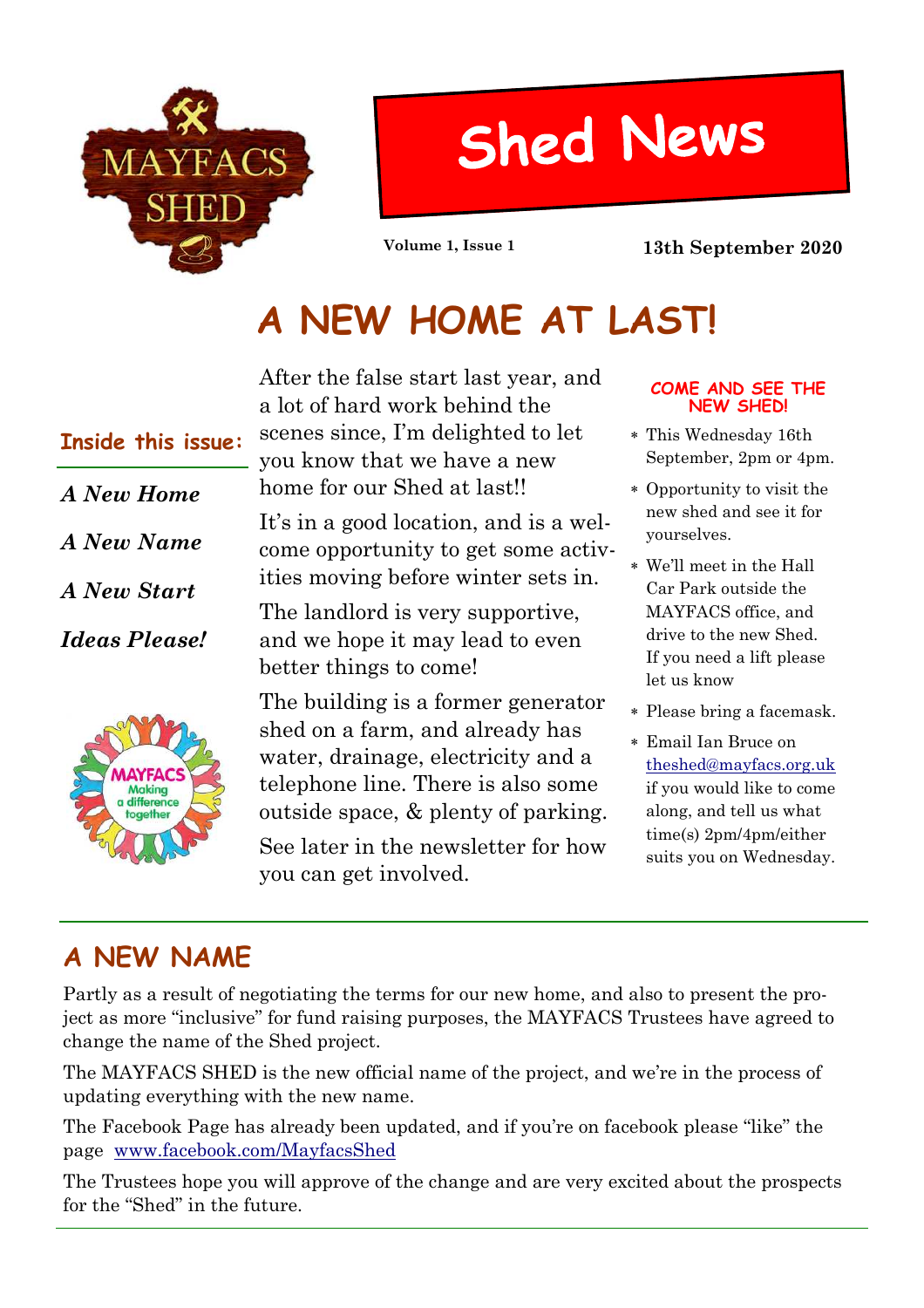#### **A bit of "admin" housekeeping — Emails**

As you may have seen we have updated the email address for the Shed, so **please** take the time now to add **theshed@mayfacs.org.uk** to your address book and contacts, to try to ensure that future messages don't disappear into spam world.

### **Appeal for Renovation Materials WANTED!**

Now we have a building, we need some materials to renovate it, so if there are any building works going on near you, please have a "socially distanced" chat with the builders or owner, and ask if they can donate anything.

It sometimes saves them money on skip space, and helps our charity too!

We particularly need:

- Celotex insulation, or similar (we already have some but will need more)
- Plywood sheets, or half sheets, any thickness.
- Paint. White, or other light colours.
- Exterior Woodstain (and paint brushes)
- Woodworm treatment
- Builders Sand

There will be more, but that's a start!

#### **Suggestions Please!**

Get your thinking caps on! Can you think of a short, preferably witty and apt title for our Shed Newsletter? My suggestion of "The Short Plank" hasn't gone down too well so far, so let us have your suggestions please.





**New or Used**